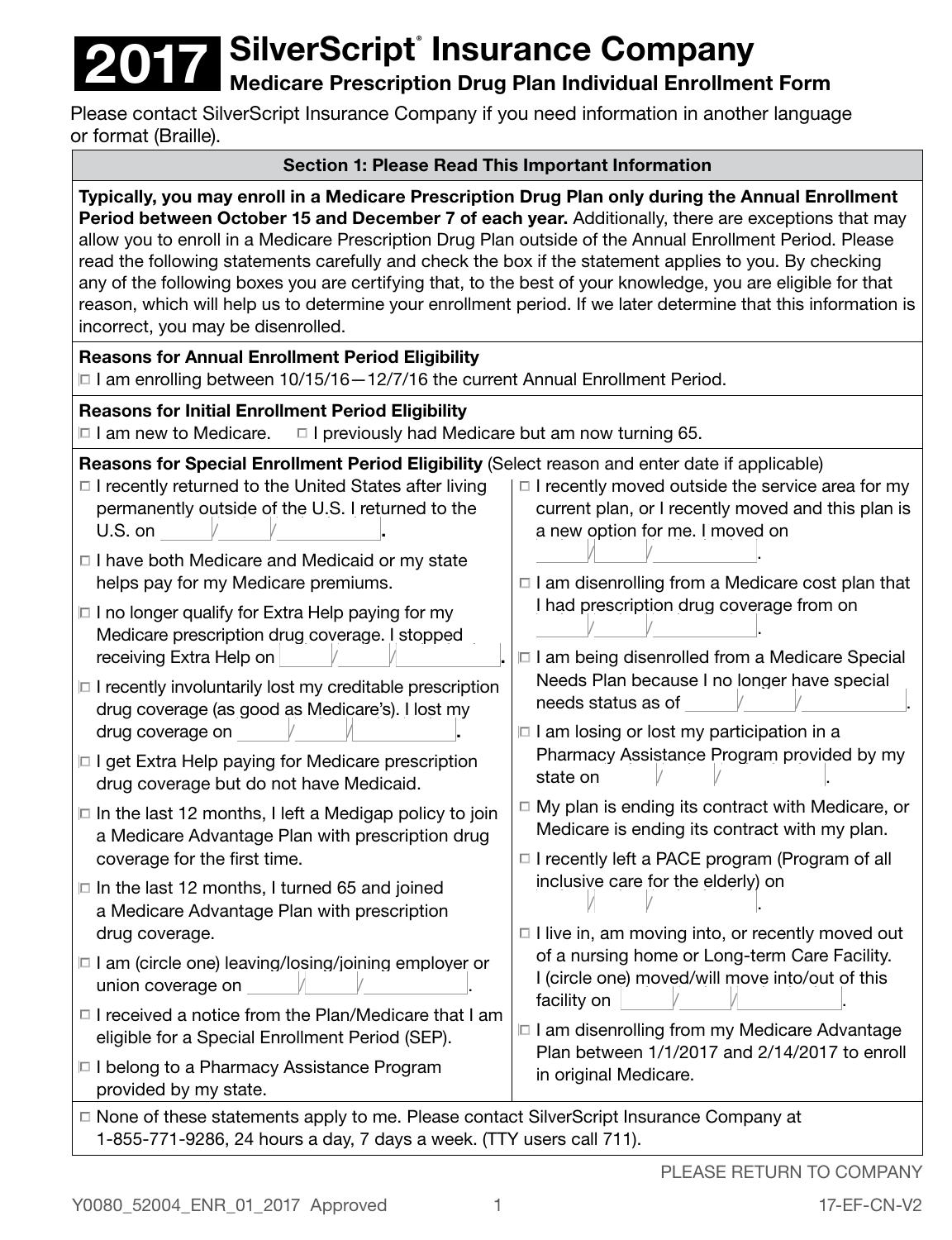| Section 2: To Enroll in SilverScript Prescription Drug Plan, Provide the Following Information                                                                                                                                                                                   |                         |                                                                 |                 |                                                                                                                                                                                                                                                                                                                                                                                             |  |
|----------------------------------------------------------------------------------------------------------------------------------------------------------------------------------------------------------------------------------------------------------------------------------|-------------------------|-----------------------------------------------------------------|-----------------|---------------------------------------------------------------------------------------------------------------------------------------------------------------------------------------------------------------------------------------------------------------------------------------------------------------------------------------------------------------------------------------------|--|
| Please check the SilverScript plan in which you wish to enroll.<br>□ SilverScript Choice (PDP)<br>□ SilverScript Plus (PDP)                                                                                                                                                      |                         | <b>Today's Date</b><br><b>Requested Coverage Effective Date</b> |                 |                                                                                                                                                                                                                                                                                                                                                                                             |  |
| Section 3: Complete the Information Below Exactly as it Appears on Your Medicare Card                                                                                                                                                                                            |                         |                                                                 |                 |                                                                                                                                                                                                                                                                                                                                                                                             |  |
| MEDICARE SAVI<br>Last Name<br><b>First Name</b><br>Medicare<br><b>Claim Number</b><br><b>Effective Date</b><br>Is Entitled to<br>Hospital Insurance (Part A)<br>Medical Insurance (Part B)                                                                                       | <b>HEALTH INSURANCE</b> | MI                                                              | <b>Suffix</b>   | Use your Medicare card to<br>complete this section.<br>Please fill in these blanks so<br>they match your red, white<br>and blue Medicare card.<br>$-$ OR $-$<br>Attach a copy of your Medicare<br>card or your letter from Social<br>Security or the Railroad<br>Retirement Board.<br>You must have Medicare<br>Part A or Part B (or both) to<br>join a Medicare Prescription<br>Drug Plan. |  |
| <b>Please Provide the Following Information</b>                                                                                                                                                                                                                                  |                         |                                                                 |                 |                                                                                                                                                                                                                                                                                                                                                                                             |  |
| <b>Birth Date</b><br><b>Sex</b><br><b>Primary Phone Number (</b><br>$\square$ M<br><b>Cell Phone Number (</b><br>$\Box F$<br>D D<br>$M$ $M$ /<br>Y.<br>Permanent Residence/Long-term Care Facility Address (PO Box is not allowed)<br><b>Street Name</b><br><b>Street Number</b> |                         |                                                                 |                 |                                                                                                                                                                                                                                                                                                                                                                                             |  |
| <b>Apt/Suite/Unit</b>                                                                                                                                                                                                                                                            | <b>City</b>             |                                                                 |                 |                                                                                                                                                                                                                                                                                                                                                                                             |  |
| County                                                                                                                                                                                                                                                                           | <b>State</b>            |                                                                 | <b>ZIP Code</b> |                                                                                                                                                                                                                                                                                                                                                                                             |  |
| <b>Long-term Care Facility Name</b><br>Mailing Street Address (only if different from your Permanent Residence Address):<br><b>Street Number</b><br><b>Street Name</b><br><b>Apt/Suite/Unit</b><br><b>City</b>                                                                   |                         |                                                                 |                 |                                                                                                                                                                                                                                                                                                                                                                                             |  |
| County                                                                                                                                                                                                                                                                           | <b>State</b>            | <b>ZIP Code</b>                                                 |                 |                                                                                                                                                                                                                                                                                                                                                                                             |  |
| <b>E-mail Address (optional)</b>                                                                                                                                                                                                                                                 |                         |                                                                 |                 |                                                                                                                                                                                                                                                                                                                                                                                             |  |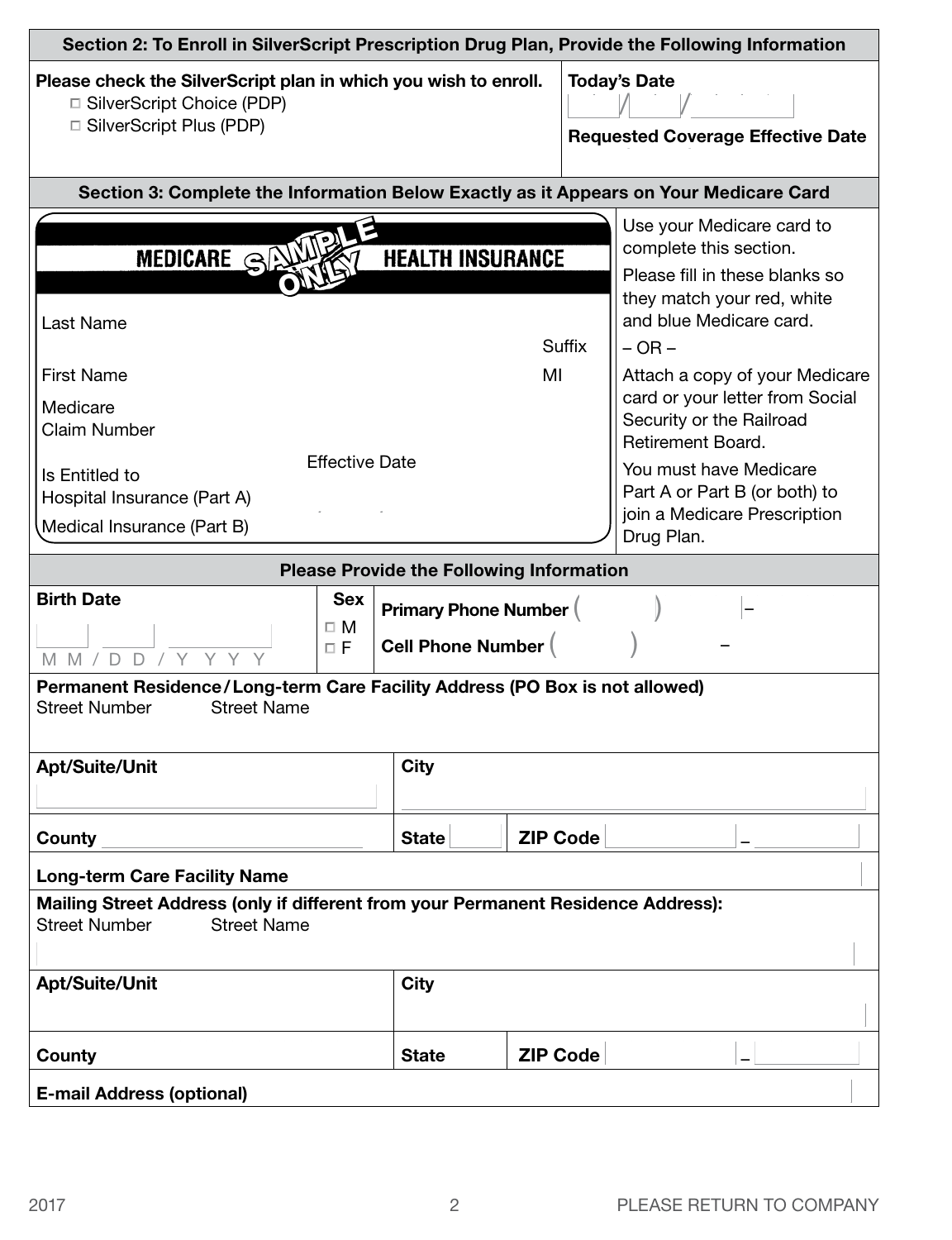| <b>Section 4: Paying Your Plan Premium</b>                                                                                                                                                                                                                                                                                                                                                                                                                                                                                                                                                           |  |  |  |  |
|------------------------------------------------------------------------------------------------------------------------------------------------------------------------------------------------------------------------------------------------------------------------------------------------------------------------------------------------------------------------------------------------------------------------------------------------------------------------------------------------------------------------------------------------------------------------------------------------------|--|--|--|--|
| You can pay your monthly plan premium (including any late enrollment penalty you may owe) by automatic<br>deduction from your monthly Social Security or Railroad Retirement Board benefit check, automatic bank<br>draft withdrawal, credit card, or by mail.                                                                                                                                                                                                                                                                                                                                       |  |  |  |  |
| Please select a premium payment option. (If you don't select an option, you will receive a monthly bill.)                                                                                                                                                                                                                                                                                                                                                                                                                                                                                            |  |  |  |  |
| <b>Automatic Deduction from Social Security benefit check</b><br>$\Box$                                                                                                                                                                                                                                                                                                                                                                                                                                                                                                                              |  |  |  |  |
| Automatic Deduction from Railroad Retirement Board benefit check                                                                                                                                                                                                                                                                                                                                                                                                                                                                                                                                     |  |  |  |  |
| SilverScript will deduct your monthly premium from your Social Security check (or Railroad Retirement<br>Board for those who qualify) automatically. Your request for Automatic Deduction will be submitted for<br>the next available payment cycle. This may take up to two or more months to begin, and will not cover<br>any premiums for which we have already sent you an invoice, so please continue to pay your premium<br>invoice as long as you receive it.<br>Do not select this option if another entity (such as an Employer Group or State Pharmaceutical                               |  |  |  |  |
| Assistance Program) is paying part of your premium.                                                                                                                                                                                                                                                                                                                                                                                                                                                                                                                                                  |  |  |  |  |
| □ Automatic Bank Draft Withdrawal from Checking or Savings Account                                                                                                                                                                                                                                                                                                                                                                                                                                                                                                                                   |  |  |  |  |
| SilverScript will draw your premium from your bank account automatically. To sign up, please send us a<br>VOIDED check or savings Account Direct Deposit from your bank.                                                                                                                                                                                                                                                                                                                                                                                                                             |  |  |  |  |
| Your request for premium deduction will be submitted for the next available payment cycle. It may take<br>one or more months for your deduction to begin. Please continue to pay your premium invoice as long<br>as you receive it. If this request is received without a VOIDED check or Savings Account Direct Deposit<br>form, your Automatic Bank Draft Withdrawal may not be processed.                                                                                                                                                                                                         |  |  |  |  |
| By selecting Automatic Bank Withdrawal, I authorize the bank or financial organization on the enclosed<br>check to pay my premium through electronic bank withdrawal payable to SilverScript Insurance<br>Company. I authorize the deduction of up to \$300 per month to settle my current balance due. The bank<br>or other financial organization will be fully protected in honoring these payments until written notice<br>from me canceling this request is received at the address listed at the end of this form.                                                                             |  |  |  |  |
| <b>Account Holder Signature</b>                                                                                                                                                                                                                                                                                                                                                                                                                                                                                                                                                                      |  |  |  |  |
| Monthly payments by personal check. You will be mailed a premium invoice each month.<br>□<br>Do not send payment with this enrollment form.                                                                                                                                                                                                                                                                                                                                                                                                                                                          |  |  |  |  |
| Note, the option to pay using a Credit Card can be started after your enrollment in the plan. You can call<br>us toll free once your enrollment in the plan is active, at: 1-855-771-9286, 24 hours a day, 7 days a week.<br>TTY users call 711.                                                                                                                                                                                                                                                                                                                                                     |  |  |  |  |
| People with limited incomes may qualify for Extra Help to pay for their prescription drug costs. If you<br>qualify, Medicare could pay for 75% or more of your drug costs including monthly prescription drug<br>premiums, annual deductibles and co-insurance. Additionally, those who qualify won't have a coverage<br>gap or a late enrollment penalty.                                                                                                                                                                                                                                           |  |  |  |  |
| Many people are eligible for these savings and don't even know it. For more information about<br>this Extra Help, contact your local Social Security office, or call Social Security at 1-800-772-1213.<br>TTY users should call 1-800-325-0778. You can also apply for Extra Help online at<br>www.socialsecurity.gov/prescriptionhelp. If you qualify for Extra Help with your Medicare<br>prescription drug coverage costs, Medicare will pay all or part of your plan premium. If Medicare<br>pays only a portion of this premium, we will bill you for the amount that Medicare does not cover. |  |  |  |  |
| If you are assessed a Part D-Income Related Monthly Adjustment Amount, you will be notified by the<br>Social Security Administration. You will be responsible for paying this extra amount in addition to your plan<br>premium. You will either have the amount withheld from your Social Security or Railroad Retirement Board<br>benefit check or be billed directly by Medicare. Do NOT pay the Part D-IRMAA extra amount to SilverScript<br>Insurance Company.                                                                                                                                   |  |  |  |  |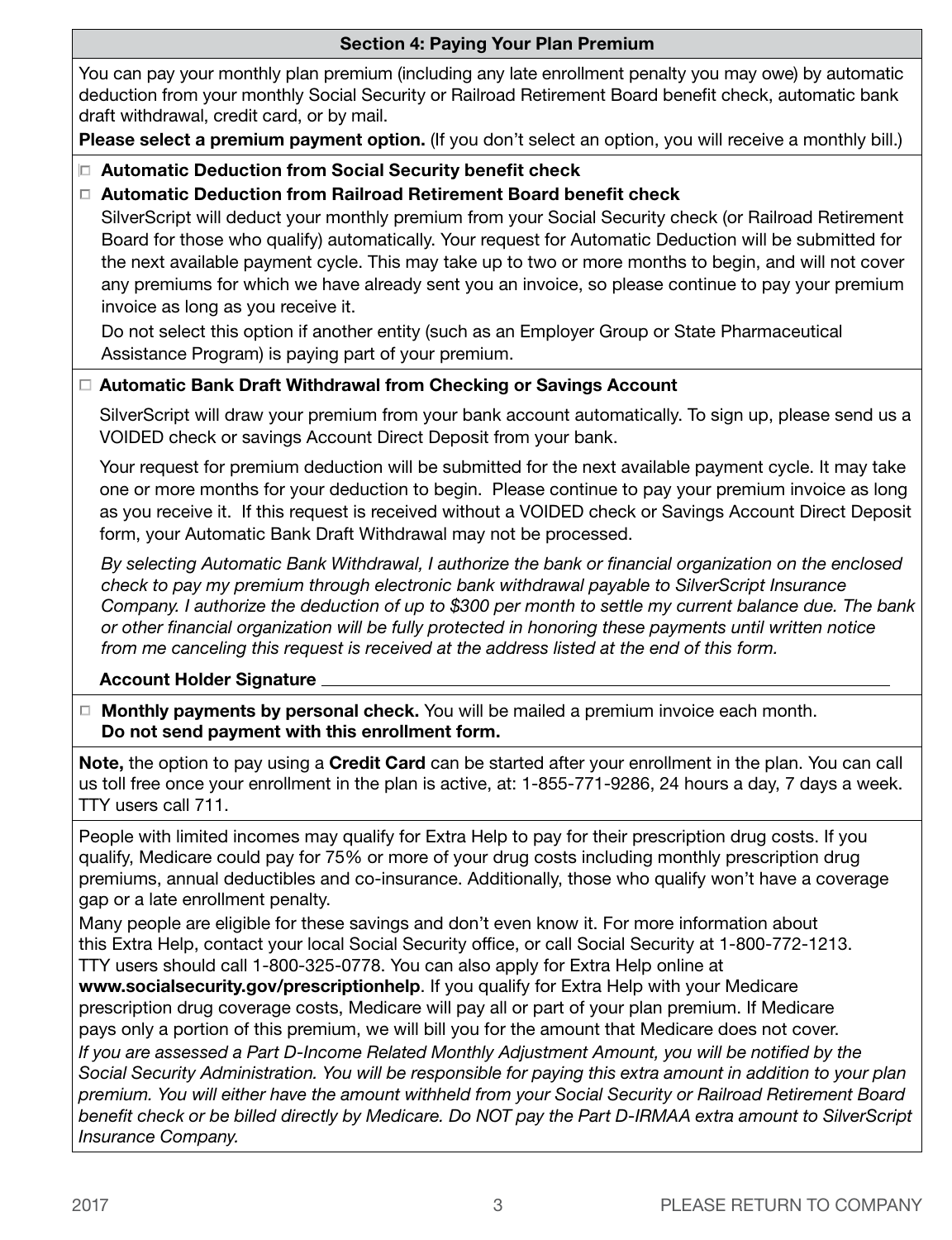#### Section 5: Please Read and Answer These Important Questions

Some individuals may have other drug coverage, including other private insurance, TRICARE, Federal employee health benefits coverage, VA benefits, or State Pharmaceutical Assistance Programs.

Will you have other prescription drug coverage in addition to SilverScript Prescription Drug Plan?  $\Box$  Yes  $\Box$  No

If "yes," please list your other coverage and your identification (ID) number(s) for this coverage. The shaded line shows how this may appear on your card.

| <b>Plan Name</b>     | <b>Effective Date</b> | <b>Term Date</b> | <b>RxBin</b> | <b>RxPCN</b> | <b>RxGroup</b> | RxID#     |
|----------------------|-----------------------|------------------|--------------|--------------|----------------|-----------|
| <b>ABC Insurance</b> | 10/01/2008            | 12/31/2016       | 123456       | 0049876912   | ABC1234        | 123456789 |
|                      |                       |                  |              |              |                |           |
|                      |                       |                  |              |              |                |           |

¿Le gustaría recibir esta información en español?  $\Box$  Yes  $\Box$  No

If you need information in an alternate format, such as Braille, audio tape or large print, please contact SilverScript Insurance Company at 1-855-771-9286, 24 hours a day, 7 days a week. (TTY users call 711).



Section 6: Please Read This Important Information



If you are a member of a Medicare Advantage Plan (such as an HMO or PPO), you may already have prescription drug coverage from your Medicare Advantage Plan that will meet your needs. By joining SilverScript PDP, your membership in your Medicare Advantage Plan may end. This will affect both your doctor and hospital coverage as well as your prescription drug coverage. Read the information that your Medicare Advantage Plan sends you and if you have questions, contact your Medicare Advantage Plan.

If you currently have health coverage from an employer or union, joining SilverScript PDP could affect your employer or union health benefits. You could lose your employer or union health coverage if you join SilverScript PDP. Read the communications your employer or union sends you. If you have questions, visit their website, or contact the office listed in their communications. If there isn't information on whom to contact, your benefits administrator or the office that answers questions about your coverage can help.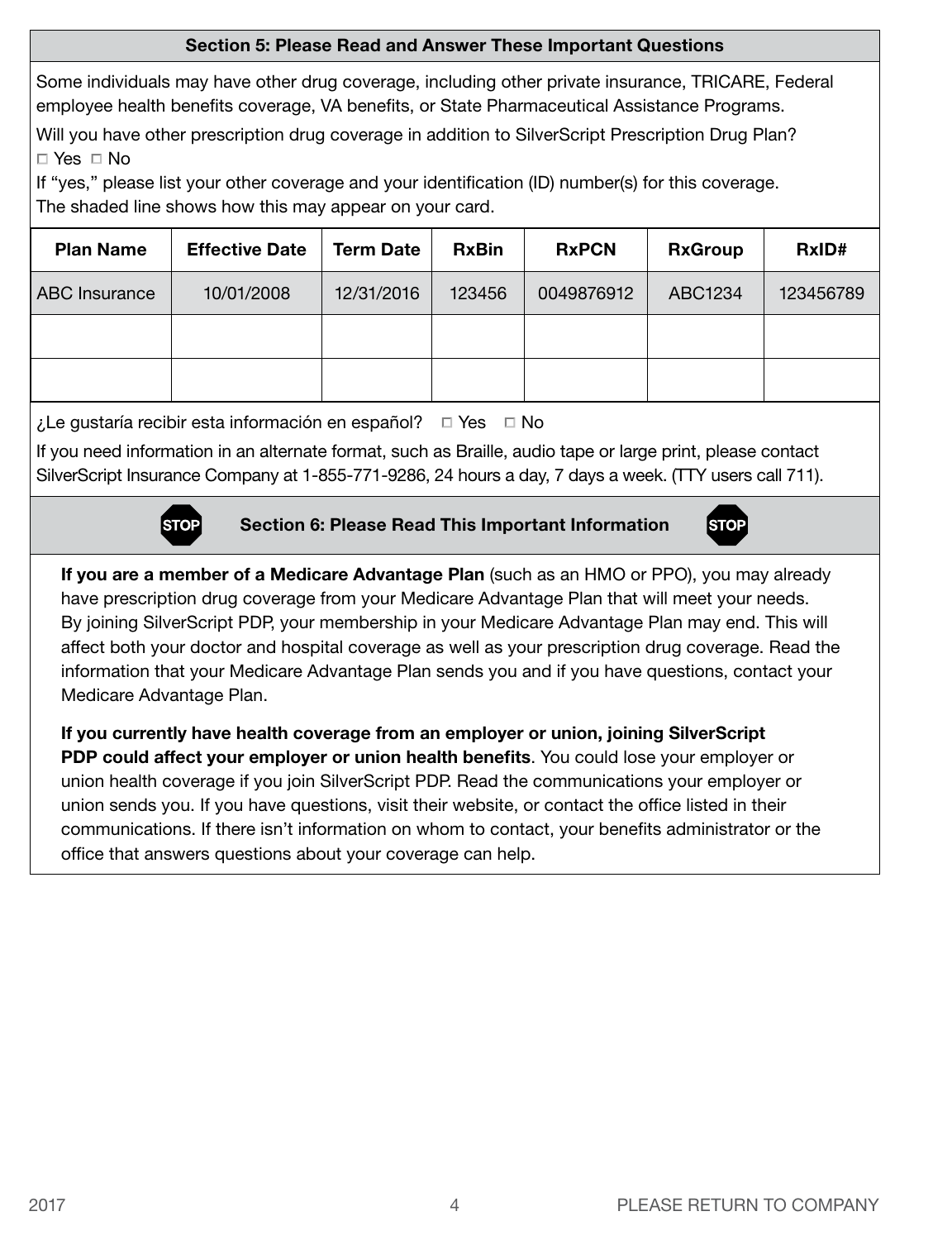## Section 7: Please Read Terms and Sign on Page 6

## By completing this enrollment form, I agree to the following:

SilverScript PDP is a Medicare drug plan and has a contract with the Federal government. I understand that this prescription drug coverage is in addition to my coverage under Medicare; therefore, I will need to keep my Medicare Part A or Part B coverage. It is my responsibility to inform SilverScript of any prescription drug coverage that I have or may get in the future. I can only be in one Medicare Prescription Drug Plan at a time – if I am currently in a Medicare Prescription Drug Plan, my enrollment in SilverScript will end that enrollment. Enrollment in this plan is generally for the entire year. Once I enroll, I may leave this plan or make changes if an enrollment period is available, generally during the Annual Enrollment Period (October 15 – December 7), unless I qualify for certain special circumstances.

SilverScript serves a specific service area. If I move out of the area that SilverScript serves, I need to notify the plan so I can disenroll and find a new plan in my new area. I understand that I must use network pharmacies, except in an emergency when I cannot reasonably use SilverScript network pharmacies. Once I am a member of SilverScript, I have the right to appeal plan decisions about payment or services if I disagree. I will read the *Evidence of Coverage* document from SilverScript when I get it to know which rules I must follow to get coverage.

I understand that if I leave this plan and don't have or get other Medicare prescription drug coverage or creditable prescription drug coverage (as good as Medicare's), I may have to pay a late enrollment penalty in addition to my premium for Medicare prescription drug coverage in the future.

I understand that if I am getting assistance from a sales agent, broker, or other individual employed by or contracted with SilverScript, he or she may be paid based on my enrollment in SilverScript.

Counseling services may be available in my state to provide advice concerning Medicare supplement insurance or other Medicare Advantage or Prescription Drug Plan options, medical assistance through the state Medicaid program, and the Medicare Savings Program.

# Release of Information

By joining this Medicare Prescription Drug Plan, I acknowledge that SilverScript PDP will release my information to Medicare and other plans as is necessary for treatment, payment and health care operations. I also acknowledge that SilverScript will release my information, including my prescription drug event data, to Medicare, who may release it for research and other purposes which follow all applicable federal statutes and regulations. The information on this enrollment form is correct to the best of my knowledge. I understand that if I intentionally provide false information on this form, I will be disenrolled from the plan.

I understand that my signature (or the signature of the person authorized to act on my behalf under state law where I live) on this application means that I have read and understand the contents of this application. If signed by an authorized individual (as described above), this signature certifies that:

1) This person is authorized under state law to complete this enrollment and

2) Documentation of this authority is available upon request by Medicare.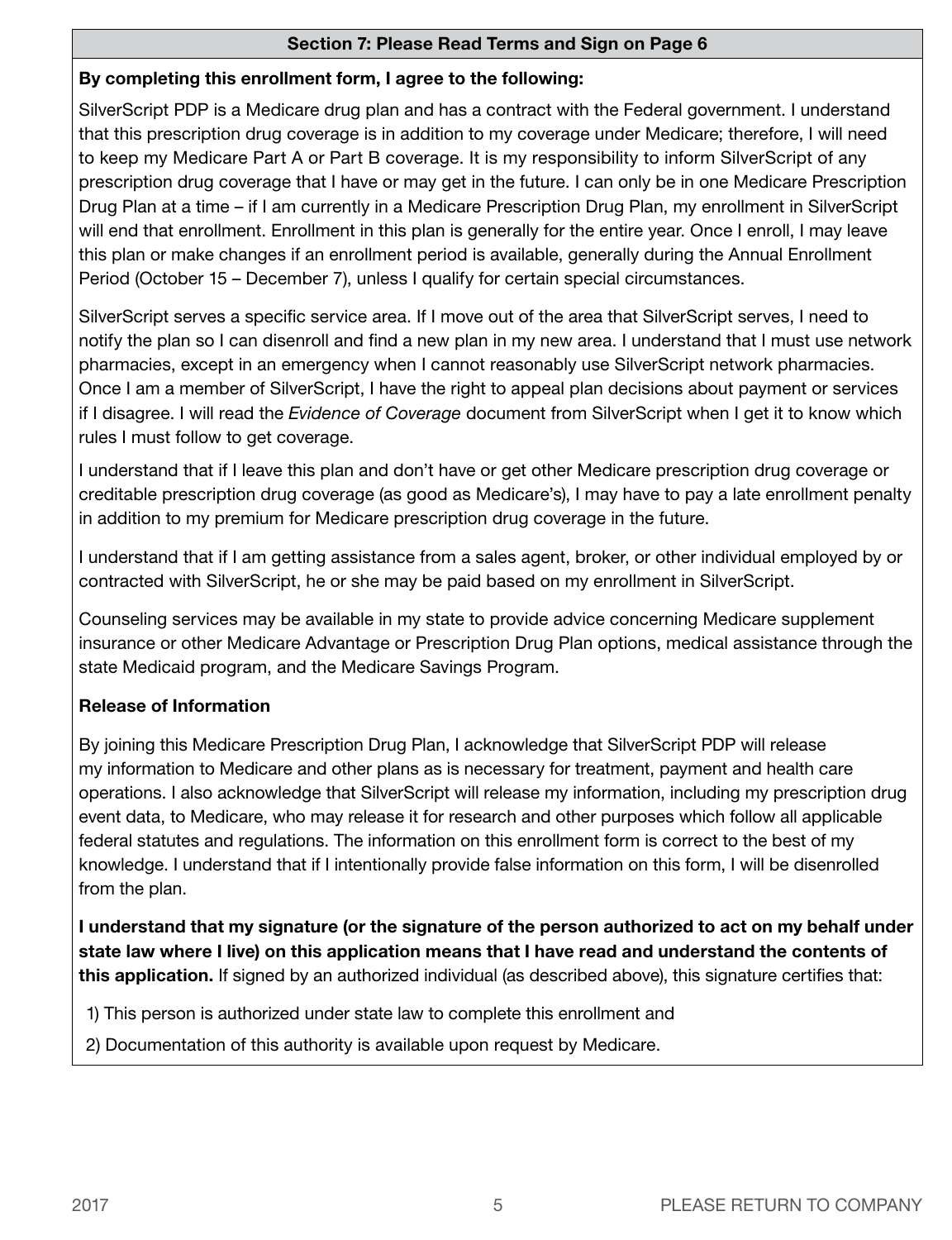| <b>Applicant's Signature</b>                                                                                                                                                                               |                     |  |  |  |
|------------------------------------------------------------------------------------------------------------------------------------------------------------------------------------------------------------|---------------------|--|--|--|
| <b>Your Signature</b>                                                                                                                                                                                      | <b>Today's Date</b> |  |  |  |
|                                                                                                                                                                                                            |                     |  |  |  |
| Print Name (please print)                                                                                                                                                                                  |                     |  |  |  |
|                                                                                                                                                                                                            |                     |  |  |  |
| Section 8: Power of Attorney/Authorized Representative                                                                                                                                                     |                     |  |  |  |
| If you are legally authorized to represent the enrollee, you must provide the following information (not for<br>agent use)                                                                                 |                     |  |  |  |
| <b>Name</b>                                                                                                                                                                                                |                     |  |  |  |
| <b>Address</b>                                                                                                                                                                                             |                     |  |  |  |
| <b>City</b><br><b>State</b>                                                                                                                                                                                | <b>ZIP Code</b>     |  |  |  |
| <b>Phone Number</b>                                                                                                                                                                                        |                     |  |  |  |
| Relationship to Enrollee $\Box$ Child $\Box$ Friend $\Box$ Spouse $\Box$ Other                                                                                                                             |                     |  |  |  |
|                                                                                                                                                                                                            |                     |  |  |  |
| Signature_                                                                                                                                                                                                 | <b>Today's Date</b> |  |  |  |
| Please check if authorized representative should receive duplicate copy of plan materials.                                                                                                                 |                     |  |  |  |
| To be Completed by Agent/Prescription Drug Plan Only<br><b>STOP</b><br>STOP                                                                                                                                |                     |  |  |  |
| <b>AGENT INSTRUCTIONS:</b>                                                                                                                                                                                 |                     |  |  |  |
| 2 Steps for Successful Enrollment:                                                                                                                                                                         |                     |  |  |  |
| <b>Step 1:</b> You must enter the enrollment application into the agent portal within 24 hours of receiving the<br>application from the beneficiary.                                                       |                     |  |  |  |
| Step 2: Please send all pages of the signed, completed application and the Scope of Appointment to<br>SilverScript Insurance Company within 24 hours of portal entry. Choose one of the following options: |                     |  |  |  |
| $\Box$ Upload: Upload a scanned copy of the documents via the agent portal secure mailroom                                                                                                                 |                     |  |  |  |
| □ Email: enrollmentverification@CVScaremark.com                                                                                                                                                            |                     |  |  |  |
| $\Box$ Fax to: 1-866-552-6205                                                                                                                                                                              |                     |  |  |  |
| □ Mail: SilverScript Insurance Company<br>Attn: Agent Processing<br>P.O. Box 52134<br>Phoenix, AZ 85072                                                                                                    |                     |  |  |  |
| <b>Application Received Date</b>                                                                                                                                                                           |                     |  |  |  |
| <b>Agent ID #</b>                                                                                                                                                                                          |                     |  |  |  |
| <b>Agent Name (please print)</b>                                                                                                                                                                           | Agent Signature     |  |  |  |
| <b>Agent Portal Application Confirmation #</b>                                                                                                                                                             |                     |  |  |  |
| <b>SCOPE OF APPOINTMENT</b> (You must check one).                                                                                                                                                          |                     |  |  |  |
| $\Box$ A Scope of Appointment is included with this enrollment form.                                                                                                                                       |                     |  |  |  |
| □ Scope of Appointment was NOT completed because the agent did not have an individual or one-on-one<br>marketing appointment (whether in person, telephonically or otherwise) with the applicant.          |                     |  |  |  |